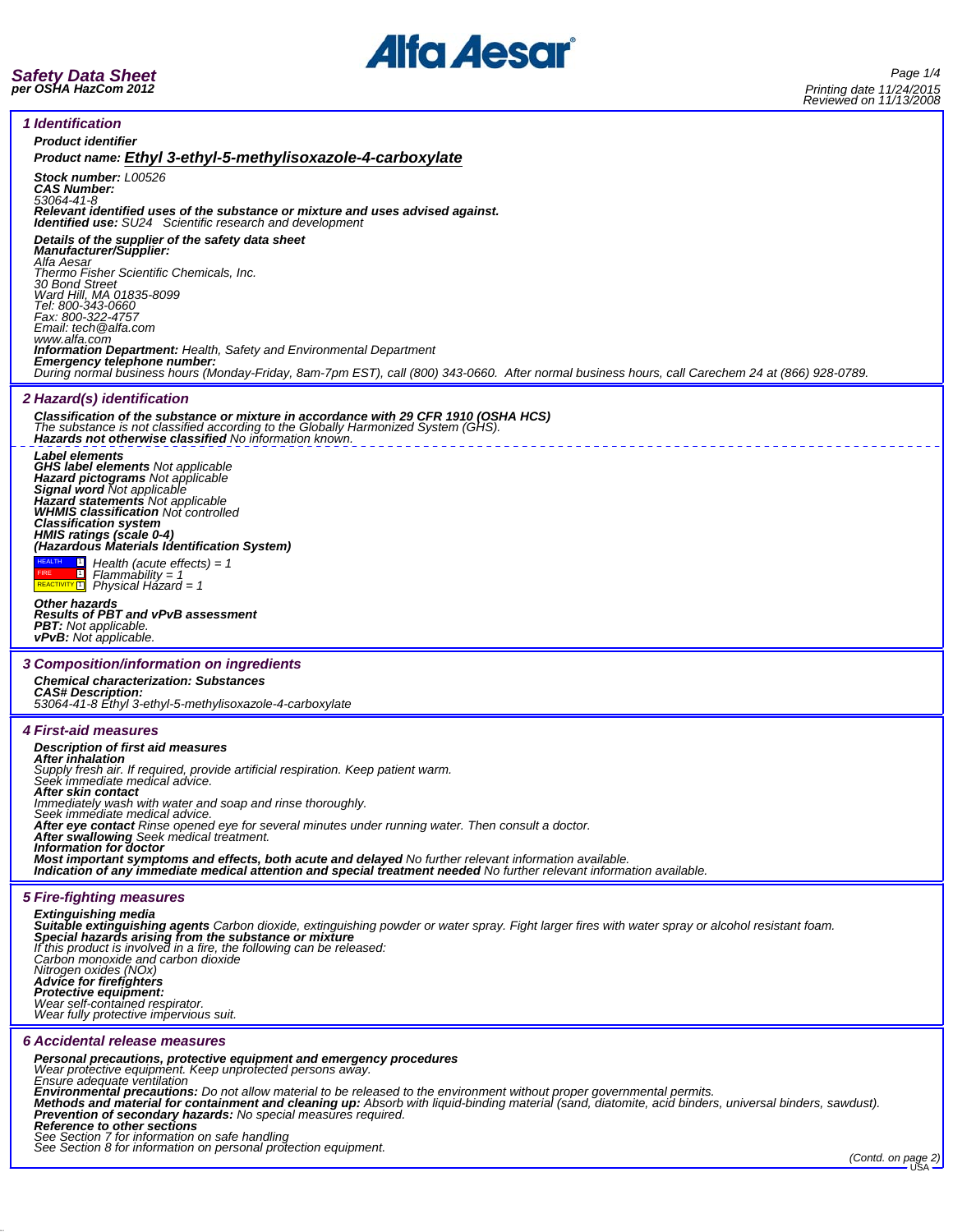*Product name: Ethyl 3-ethyl-5-methylisoxazole-4-carboxylate*

*(Contd. of page 1)*

| See Section 13 for disposal information. |  |  |
|------------------------------------------|--|--|
|------------------------------------------|--|--|

|                                                                                                                                                                                                          | See Section 13 for disposal information.                                                                                                                                                          |  |  |
|----------------------------------------------------------------------------------------------------------------------------------------------------------------------------------------------------------|---------------------------------------------------------------------------------------------------------------------------------------------------------------------------------------------------|--|--|
|                                                                                                                                                                                                          |                                                                                                                                                                                                   |  |  |
| <b>7 Handling and storage</b>                                                                                                                                                                            |                                                                                                                                                                                                   |  |  |
| <b>Handling</b>                                                                                                                                                                                          |                                                                                                                                                                                                   |  |  |
| <b>Precautions for safe handling</b><br>Keep container tightly sealed.                                                                                                                                   |                                                                                                                                                                                                   |  |  |
| Store in cool, dry place in tightly closed containers.                                                                                                                                                   |                                                                                                                                                                                                   |  |  |
| <b>Information about protection against explosions and fires:</b> No information known.                                                                                                                  |                                                                                                                                                                                                   |  |  |
| Conditions for safe storage, including any incompatibilities                                                                                                                                             |                                                                                                                                                                                                   |  |  |
| Storage                                                                                                                                                                                                  |                                                                                                                                                                                                   |  |  |
|                                                                                                                                                                                                          | <b>Requirements to be met by storerooms and receptacles:</b> No special requirements.                                                                                                             |  |  |
| Information about storage in one common storage facility: Store away from oxidizing agents.<br>Further information about storage conditions:                                                             |                                                                                                                                                                                                   |  |  |
| Keep container tightly sealed.                                                                                                                                                                           |                                                                                                                                                                                                   |  |  |
| Store in cool, dry conditions in well sealed containers.<br>Store in cool, dry conditions in well sealed containers.<br>Specific end use(s) No further relevant information available.                   |                                                                                                                                                                                                   |  |  |
|                                                                                                                                                                                                          |                                                                                                                                                                                                   |  |  |
| 8 Exposure controls/personal protection                                                                                                                                                                  |                                                                                                                                                                                                   |  |  |
|                                                                                                                                                                                                          |                                                                                                                                                                                                   |  |  |
| Additional information about design of technical systems:<br>Properly operating chemical fume hood designed for hazardous chemicals and having an average face velocity of at least 100 feet per minute. |                                                                                                                                                                                                   |  |  |
| <b>Control parameters</b>                                                                                                                                                                                |                                                                                                                                                                                                   |  |  |
| <b>Components with limit values that require monitoring at the workplace:</b> Not required.                                                                                                              |                                                                                                                                                                                                   |  |  |
| Additional information: No data                                                                                                                                                                          |                                                                                                                                                                                                   |  |  |
| <b>Exposure controls</b>                                                                                                                                                                                 |                                                                                                                                                                                                   |  |  |
| Personal protective equipment<br>General protective and hygienic measures                                                                                                                                |                                                                                                                                                                                                   |  |  |
|                                                                                                                                                                                                          |                                                                                                                                                                                                   |  |  |
| The usual precautionary measures for handling chemicals should be followed.<br>Keep away from foodstuffs, beverages and feed.                                                                            |                                                                                                                                                                                                   |  |  |
| Remove all soiled and contaminated clothing immediately.                                                                                                                                                 |                                                                                                                                                                                                   |  |  |
| Wash hands before breaks and at the end of work.<br>Maintain an ergonomically appropriate working environment.                                                                                           |                                                                                                                                                                                                   |  |  |
| <b>Breathing equipment:</b> Use suitable respirator when high concentrations are present.                                                                                                                |                                                                                                                                                                                                   |  |  |
| Protection of hands:<br>Impervious gloves                                                                                                                                                                |                                                                                                                                                                                                   |  |  |
| Check protective gloves prior to each use for their proper condition.                                                                                                                                    |                                                                                                                                                                                                   |  |  |
| The selection of suitable gloves not only depends on the material, but also on quality. Quality will vary from manufacturer to manufacturer.                                                             |                                                                                                                                                                                                   |  |  |
| <b>Penetration time of glove material (in minutes)</b> Not determined<br>Eye protection: Safety glasses                                                                                                  |                                                                                                                                                                                                   |  |  |
| <b>Body protection:</b> Protective work clothing.                                                                                                                                                        |                                                                                                                                                                                                   |  |  |
|                                                                                                                                                                                                          |                                                                                                                                                                                                   |  |  |
| 9 Physical and chemical properties                                                                                                                                                                       |                                                                                                                                                                                                   |  |  |
| Information on basic physical and chemical properties                                                                                                                                                    |                                                                                                                                                                                                   |  |  |
| <b>General Information</b>                                                                                                                                                                               |                                                                                                                                                                                                   |  |  |
| Appearance:<br>Form:                                                                                                                                                                                     | Liquid                                                                                                                                                                                            |  |  |
| Color:                                                                                                                                                                                                   | Colorless                                                                                                                                                                                         |  |  |
| Odor:                                                                                                                                                                                                    | Not determined                                                                                                                                                                                    |  |  |
| Odor threshold:                                                                                                                                                                                          | Not determined.                                                                                                                                                                                   |  |  |
| pH-value:                                                                                                                                                                                                | Not determined.                                                                                                                                                                                   |  |  |
| <b>Change in condition</b>                                                                                                                                                                               |                                                                                                                                                                                                   |  |  |
| <b>Melting point/Melting range:</b><br>Boiling point/Boiling range:                                                                                                                                      | Not determined<br>71-72 °C (160-162 °F) (0.5 mmHg)                                                                                                                                                |  |  |
| Sublimation temperature / start:                                                                                                                                                                         | Not determined                                                                                                                                                                                    |  |  |
| <b>Flash point:</b>                                                                                                                                                                                      | 103 °C (217 °F)                                                                                                                                                                                   |  |  |
| Flammability (solid, gaseous)                                                                                                                                                                            | Not determined.                                                                                                                                                                                   |  |  |
| lanition temperature:                                                                                                                                                                                    | Not determined                                                                                                                                                                                    |  |  |
| Decomposition temperature:<br>Auto igniting:                                                                                                                                                             | Not determined<br>Not determined.                                                                                                                                                                 |  |  |
|                                                                                                                                                                                                          |                                                                                                                                                                                                   |  |  |
| Danger of explosion:<br><b>Explosion limits:</b>                                                                                                                                                         | Product does not present an explosion hazard.                                                                                                                                                     |  |  |
| Lower:                                                                                                                                                                                                   | Not determined                                                                                                                                                                                    |  |  |
| <b>Upper:</b>                                                                                                                                                                                            | Not determined                                                                                                                                                                                    |  |  |
| Vapor pressure:<br>Density at 20 $°C$ (68 $°F$ ):                                                                                                                                                        | Not determined<br>1.07 g/cm <sup>3</sup> (8.929 lbs/gal)                                                                                                                                          |  |  |
|                                                                                                                                                                                                          | Not determined.                                                                                                                                                                                   |  |  |
| Relative density                                                                                                                                                                                         |                                                                                                                                                                                                   |  |  |
| Vapor density                                                                                                                                                                                            | Not determined.                                                                                                                                                                                   |  |  |
| <b>Evaporation rate</b>                                                                                                                                                                                  | Not determined.                                                                                                                                                                                   |  |  |
| Solubility in / Miscibility with<br>Water:                                                                                                                                                               | Not miscible or difficult to mix                                                                                                                                                                  |  |  |
| <b>Partition coefficient (n-octanol/water):</b> Not determined.                                                                                                                                          |                                                                                                                                                                                                   |  |  |
| Viscosity:                                                                                                                                                                                               |                                                                                                                                                                                                   |  |  |
| dynamic:<br>kinematic:                                                                                                                                                                                   | Not determined.                                                                                                                                                                                   |  |  |
| <b>Other information</b>                                                                                                                                                                                 | Not determined.<br>No further relevant information available.                                                                                                                                     |  |  |
|                                                                                                                                                                                                          |                                                                                                                                                                                                   |  |  |
|                                                                                                                                                                                                          |                                                                                                                                                                                                   |  |  |
| <b>10 Stability and reactivity</b>                                                                                                                                                                       |                                                                                                                                                                                                   |  |  |
| Reactivity No information known.                                                                                                                                                                         |                                                                                                                                                                                                   |  |  |
| Possibility of hazardous reactions No dangerous reactions known                                                                                                                                          | Chemical stability Stable under recommended storage conditions.<br>Thermal decomposition / conditions to be avoided: Decomposition will not occur if used and stored according to specifications. |  |  |

*Incompatible materials: Oxidizing agents***<br>Hazardous decomposition products:<br>Carbon monoxide and carbon dioxide<br>Nitrogen oxides**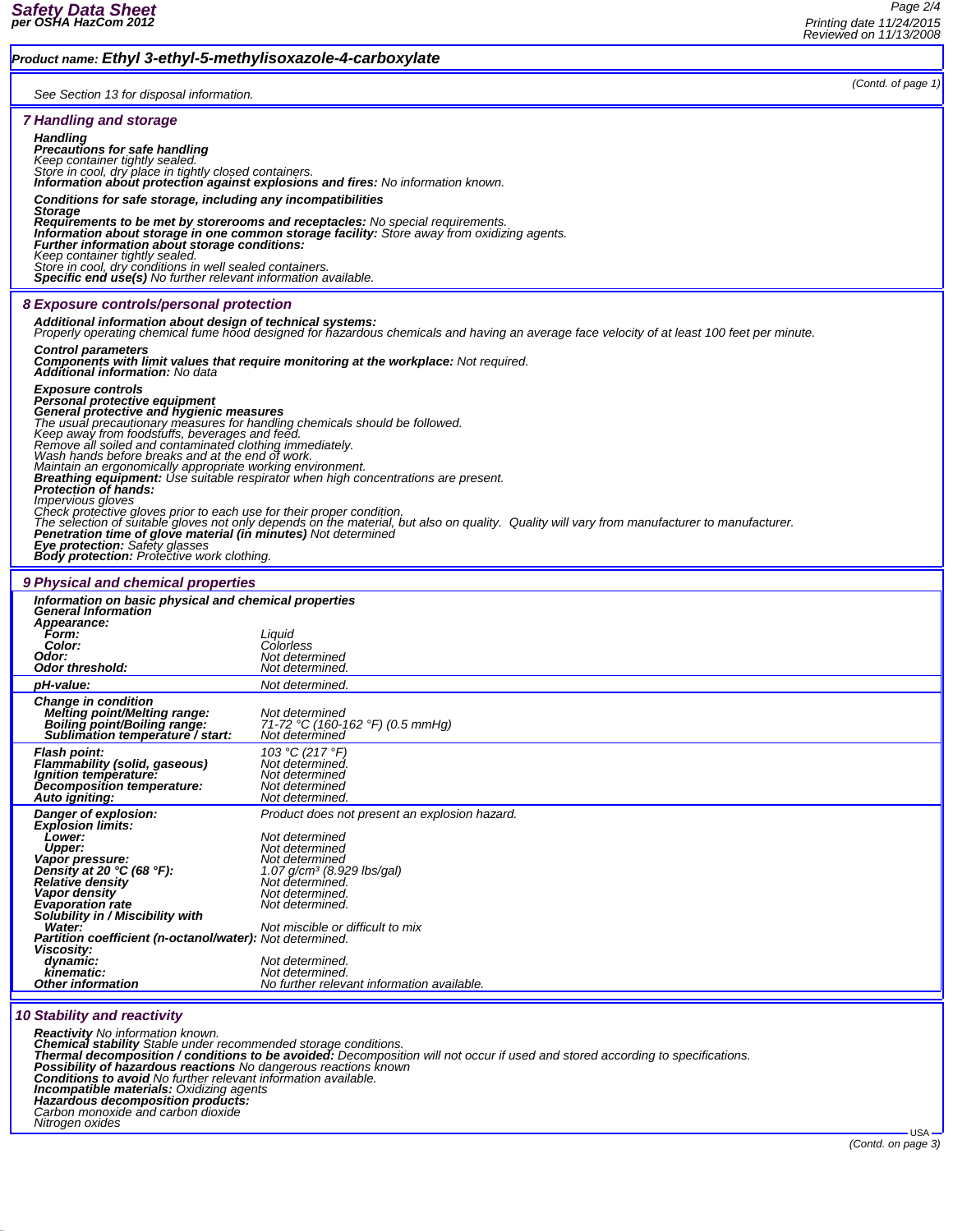## *Product name: Ethyl 3-ethyl-5-methylisoxazole-4-carboxylate*

|                                                                                                                                                                                                                                                                                                                                                                                                                                                                                                                                                                                                                                                                                                                                                                                                                                                                                                                                                                                                                                                                                                                                                                                                                                                                                                                                                                                                                                                                                                                                                                                                                                                                                                                                                                                                                                                          | (Contd. of page 2)                                   |  |
|----------------------------------------------------------------------------------------------------------------------------------------------------------------------------------------------------------------------------------------------------------------------------------------------------------------------------------------------------------------------------------------------------------------------------------------------------------------------------------------------------------------------------------------------------------------------------------------------------------------------------------------------------------------------------------------------------------------------------------------------------------------------------------------------------------------------------------------------------------------------------------------------------------------------------------------------------------------------------------------------------------------------------------------------------------------------------------------------------------------------------------------------------------------------------------------------------------------------------------------------------------------------------------------------------------------------------------------------------------------------------------------------------------------------------------------------------------------------------------------------------------------------------------------------------------------------------------------------------------------------------------------------------------------------------------------------------------------------------------------------------------------------------------------------------------------------------------------------------------|------------------------------------------------------|--|
| <b>11 Toxicological information</b><br>Information on toxicological effects<br>Acute toxicity: No effects known.<br>LD/LC50 values that are relevant for classification: No data<br>Skin irritation or corrosion: May cause irritation<br>Eye irritation or corrosion: May cause irritation<br>Sensitization: No sensitizing effects known.<br>Germ cell mutagenicity: No effects known.<br>Carcinogenicity: No classification data on carcinogenic properties of this material is available from the EPA, IARC, NTP, OSHA or ACGIH.<br>Reproductive toxicity: No effects known.<br>Specific target organ system toxicity - repeated exposure: No effects known.<br>Specific target organ system toxicity - single exposure: No effects known.<br>Aspiration hazard: No effects known.<br><b>Subacute to chronic toxicity: No effects known.</b><br>Additional toxicological information: To the best of our knowledge the acute and chronic toxicity of this substance is not fully known.                                                                                                                                                                                                                                                                                                                                                                                                                                                                                                                                                                                                                                                                                                                                                                                                                                                              |                                                      |  |
|                                                                                                                                                                                                                                                                                                                                                                                                                                                                                                                                                                                                                                                                                                                                                                                                                                                                                                                                                                                                                                                                                                                                                                                                                                                                                                                                                                                                                                                                                                                                                                                                                                                                                                                                                                                                                                                          |                                                      |  |
| <b>12 Ecological information</b><br><b>Toxicity</b><br>Aquatic toxicity: No further relevant information available.<br>Persistence and degradability No further relevant information available.<br>Bioaccumulative potential No further relevant information available.<br>Mobility in soil No further relevant information available.<br>Additional ecological information:<br><b>General notes:</b><br>Do not allow material to be released to the environment without proper governmental permits.<br>Avoid transfer into the environment.<br><b>Results of PBT and vPvB assessment</b><br><b>PBT:</b> Not applicable.<br>vPvB: Not applicable.<br><b>Other adverse effects</b> No further relevant information available.                                                                                                                                                                                                                                                                                                                                                                                                                                                                                                                                                                                                                                                                                                                                                                                                                                                                                                                                                                                                                                                                                                                            |                                                      |  |
|                                                                                                                                                                                                                                                                                                                                                                                                                                                                                                                                                                                                                                                                                                                                                                                                                                                                                                                                                                                                                                                                                                                                                                                                                                                                                                                                                                                                                                                                                                                                                                                                                                                                                                                                                                                                                                                          |                                                      |  |
| <b>13 Disposal considerations</b><br><b>Waste treatment methods</b><br><b>Recommendation</b> Consult state, local or national regulations to ensure proper disposal.<br>Uncleaned packagings:<br><b>Recommendation:</b> Disposal must be made according to official regulations.                                                                                                                                                                                                                                                                                                                                                                                                                                                                                                                                                                                                                                                                                                                                                                                                                                                                                                                                                                                                                                                                                                                                                                                                                                                                                                                                                                                                                                                                                                                                                                         |                                                      |  |
| <b>14 Transport information</b><br>Not a hazardous material for transportation.                                                                                                                                                                                                                                                                                                                                                                                                                                                                                                                                                                                                                                                                                                                                                                                                                                                                                                                                                                                                                                                                                                                                                                                                                                                                                                                                                                                                                                                                                                                                                                                                                                                                                                                                                                          |                                                      |  |
| <b>UN-Number</b><br>DOT, IMDG, IATA                                                                                                                                                                                                                                                                                                                                                                                                                                                                                                                                                                                                                                                                                                                                                                                                                                                                                                                                                                                                                                                                                                                                                                                                                                                                                                                                                                                                                                                                                                                                                                                                                                                                                                                                                                                                                      | None                                                 |  |
| UN proper shipping name<br>DOT, IMDG, IATA                                                                                                                                                                                                                                                                                                                                                                                                                                                                                                                                                                                                                                                                                                                                                                                                                                                                                                                                                                                                                                                                                                                                                                                                                                                                                                                                                                                                                                                                                                                                                                                                                                                                                                                                                                                                               | None                                                 |  |
| Transport hazard class(es)                                                                                                                                                                                                                                                                                                                                                                                                                                                                                                                                                                                                                                                                                                                                                                                                                                                                                                                                                                                                                                                                                                                                                                                                                                                                                                                                                                                                                                                                                                                                                                                                                                                                                                                                                                                                                               |                                                      |  |
| DOT, ADR, IMDG, IATA<br>Class                                                                                                                                                                                                                                                                                                                                                                                                                                                                                                                                                                                                                                                                                                                                                                                                                                                                                                                                                                                                                                                                                                                                                                                                                                                                                                                                                                                                                                                                                                                                                                                                                                                                                                                                                                                                                            | None                                                 |  |
| <b>Packing group</b>                                                                                                                                                                                                                                                                                                                                                                                                                                                                                                                                                                                                                                                                                                                                                                                                                                                                                                                                                                                                                                                                                                                                                                                                                                                                                                                                                                                                                                                                                                                                                                                                                                                                                                                                                                                                                                     |                                                      |  |
| DOT, IMDG, IATA                                                                                                                                                                                                                                                                                                                                                                                                                                                                                                                                                                                                                                                                                                                                                                                                                                                                                                                                                                                                                                                                                                                                                                                                                                                                                                                                                                                                                                                                                                                                                                                                                                                                                                                                                                                                                                          | None                                                 |  |
| <b>Environmental hazards:</b>                                                                                                                                                                                                                                                                                                                                                                                                                                                                                                                                                                                                                                                                                                                                                                                                                                                                                                                                                                                                                                                                                                                                                                                                                                                                                                                                                                                                                                                                                                                                                                                                                                                                                                                                                                                                                            | Not applicable.                                      |  |
| Special precautions for user                                                                                                                                                                                                                                                                                                                                                                                                                                                                                                                                                                                                                                                                                                                                                                                                                                                                                                                                                                                                                                                                                                                                                                                                                                                                                                                                                                                                                                                                                                                                                                                                                                                                                                                                                                                                                             | Not applicable.                                      |  |
| Transport in bulk according to Annex II of MARPOL73/78 and the IBC Code Not applicable.<br>Transport/Additional information:                                                                                                                                                                                                                                                                                                                                                                                                                                                                                                                                                                                                                                                                                                                                                                                                                                                                                                                                                                                                                                                                                                                                                                                                                                                                                                                                                                                                                                                                                                                                                                                                                                                                                                                             | Not dangerous according to the above specifications. |  |
| <b>DOT</b>                                                                                                                                                                                                                                                                                                                                                                                                                                                                                                                                                                                                                                                                                                                                                                                                                                                                                                                                                                                                                                                                                                                                                                                                                                                                                                                                                                                                                                                                                                                                                                                                                                                                                                                                                                                                                                               |                                                      |  |
| <b>Marine Pollutant (DOT):</b>                                                                                                                                                                                                                                                                                                                                                                                                                                                                                                                                                                                                                                                                                                                                                                                                                                                                                                                                                                                                                                                                                                                                                                                                                                                                                                                                                                                                                                                                                                                                                                                                                                                                                                                                                                                                                           | No                                                   |  |
| <b>15 Regulatory information</b>                                                                                                                                                                                                                                                                                                                                                                                                                                                                                                                                                                                                                                                                                                                                                                                                                                                                                                                                                                                                                                                                                                                                                                                                                                                                                                                                                                                                                                                                                                                                                                                                                                                                                                                                                                                                                         |                                                      |  |
| Safety, health and environmental regulations/legislation specific for the substance or mixture<br><b>GHS label elements Not applicable</b><br>Hazard pictograms Not applicable<br><b>Signal word Not applicable</b><br><b>Hazard statements</b> Not applicable<br><b>National regulations</b><br>This product is not listed in the U.S. Environmental Protection Agency Toxic Substances Control Act Chemical Substance Inventory. Use of this product is restricted<br>to research and development only. This product must be used by or directly under the supervision of a technically qualified individual as defined by TSCA. This<br>product must not be used for commercial purposes or in formulations for commercial purposes.<br>SARA Section 313 (specific toxic chemical listings) Substance is not listed.<br><b>California Proposition 65</b><br>Prop 65 - Chemicals known to cause cancer Substance is not listed.<br>Prop 65 - Developmental toxicity Substance is not listed.<br>Prop 65 - Developmental toxicity, female Substance is not listed.<br><b>Prop 65 - Developmental toxicity, male</b> Substance is not listed.<br><b>Information about limitation of use:</b> For use only by technically qualified individuals.<br>Other regulations, limitations and prohibitive regulations<br>Substance of Very High Concern (SVHC) according to the REACH Regulations (EC) No. 1907/2006. Substance is not listed.<br>The conditions of restrictions according to Article 67 and Annex XVII of the Regulation (EC) No 1907/2006 (REACH) for the manufacturing, placing on the<br>market and use must be observed.<br>Substance is not listed.<br>Annex XIV of the REACH Regulations (requiring Authorisation for use) Substance is not listed.<br>Chemical safety assessment: A Chemical Safety Assessment has not been carried out. |                                                      |  |
|                                                                                                                                                                                                                                                                                                                                                                                                                                                                                                                                                                                                                                                                                                                                                                                                                                                                                                                                                                                                                                                                                                                                                                                                                                                                                                                                                                                                                                                                                                                                                                                                                                                                                                                                                                                                                                                          | <b>USA</b>                                           |  |